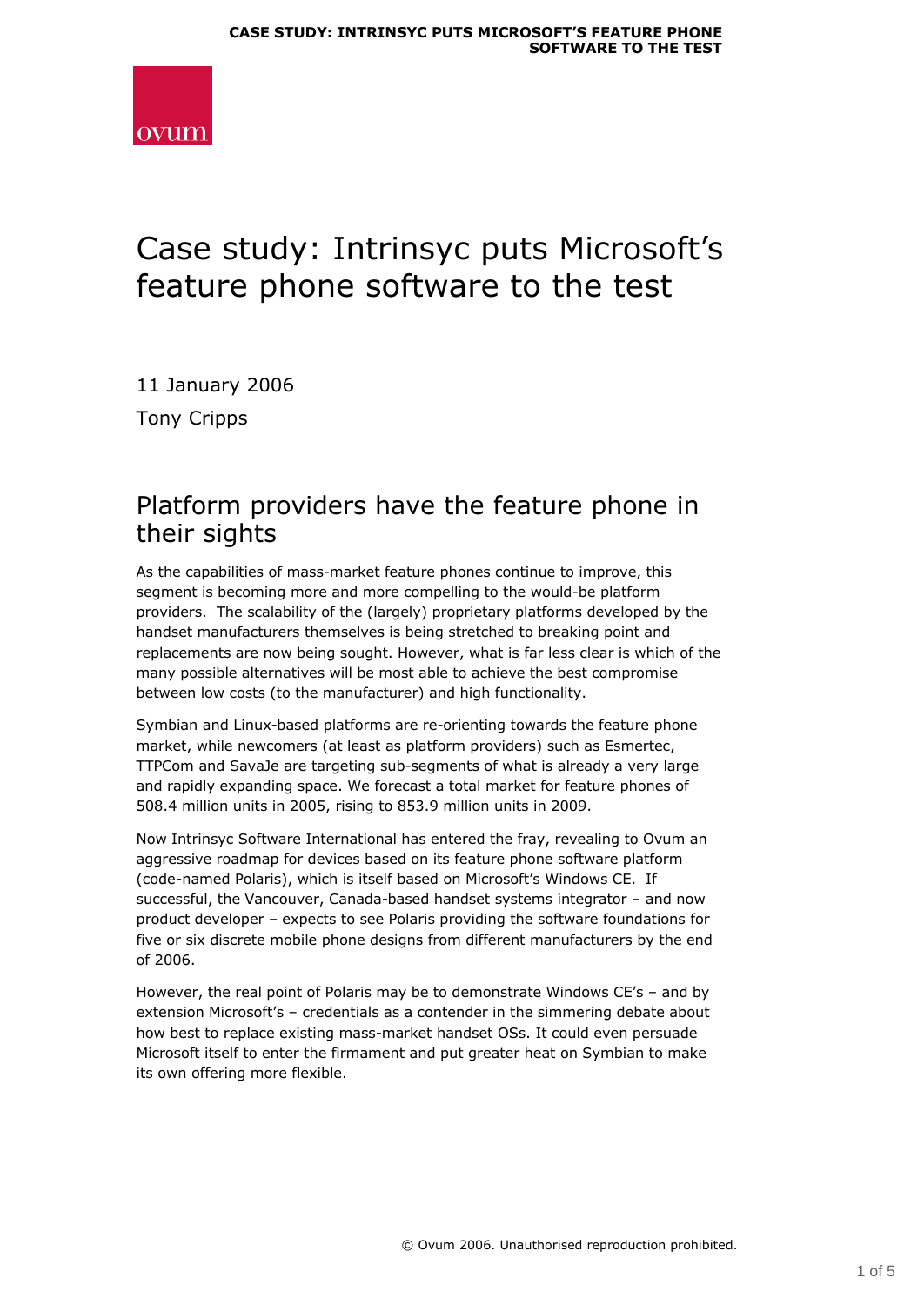

#### The feature phone platform dilemma

Proprietary handset platforms, such as Nokia's Series 40 and Motorola's Synergy, often have their origins in industrial-style realtime operating systems (RTOSs). While that allows them to extract the maximum potential out of the available hardware MIPS – for instance, it is still noticeable to end users that a high-end Nokia Series 40 device typically outperforms more powerful S60 hardware – the architecture of these platforms is far from optimal for today's feature phones.

The high number of dependencies between applications and services that are common in these platforms, and are an important factor in their performance, are a liability in terms of platform scalability. Near-constant hardware and services advances are forcing handset manufacturers to write considerable amounts of custom code almost every time they bring up a new device. That is not only affecting them in terms of increased development costs and resources, it is increasingly affecting their ability to bring new devices to market quickly.

Numerous third parties have spotted an opportunity to supply alternatives to manufacturers that either lack the desire or the skills to re-develop their proprietary platforms from the ground up. These have all been designed to reach a good compromise between handset bill of materials (BOM) and time to market, and all tend to feature modular, and therefore much more scalable, architectures.

Although Nokia and Motorola have set themselves on course to replace, in time, their own feature phone platforms with more scalable alternatives, in the shape of Symbian and Linux respectively, around half the handset manufacturer market is potentially still open to these ISVs.

## Windows CE's hidden charms

At first glance, it is easy to ask whether Windows CE is fit for this purpose. After all, Windows Mobile, itself based on Windows CE, is not renowned for its affinity towards lower-end CPUs and small memory footprints. Microsoft's own lack of interest in feature phones – as opposed to high-end smartphones – appears to reinforce this perception. The competition for third-party feature phone platforms is undeniably going to be fierce without the base platform carrying a significant hardware, and therefore a BOM, burden.

However, this perception ignores some inherent strengths that Windows CE offers experienced third parties – such as Intrinsyc – wishing to exploit the opportunity for flexible, scalable feature phone platforms that keep a close eye on minimising the total BOM (hardware and software).

Most obviously, it is important not to confuse Windows CE with Windows Mobile. Windows Mobile (in its various guises) provides complete platforms for high-end mobile devices. Windows CE, by comparison, provides a highly componentised toolkit, centred on Microsoft's user-friendly visual development tools, Platform Builder and Visual Studio.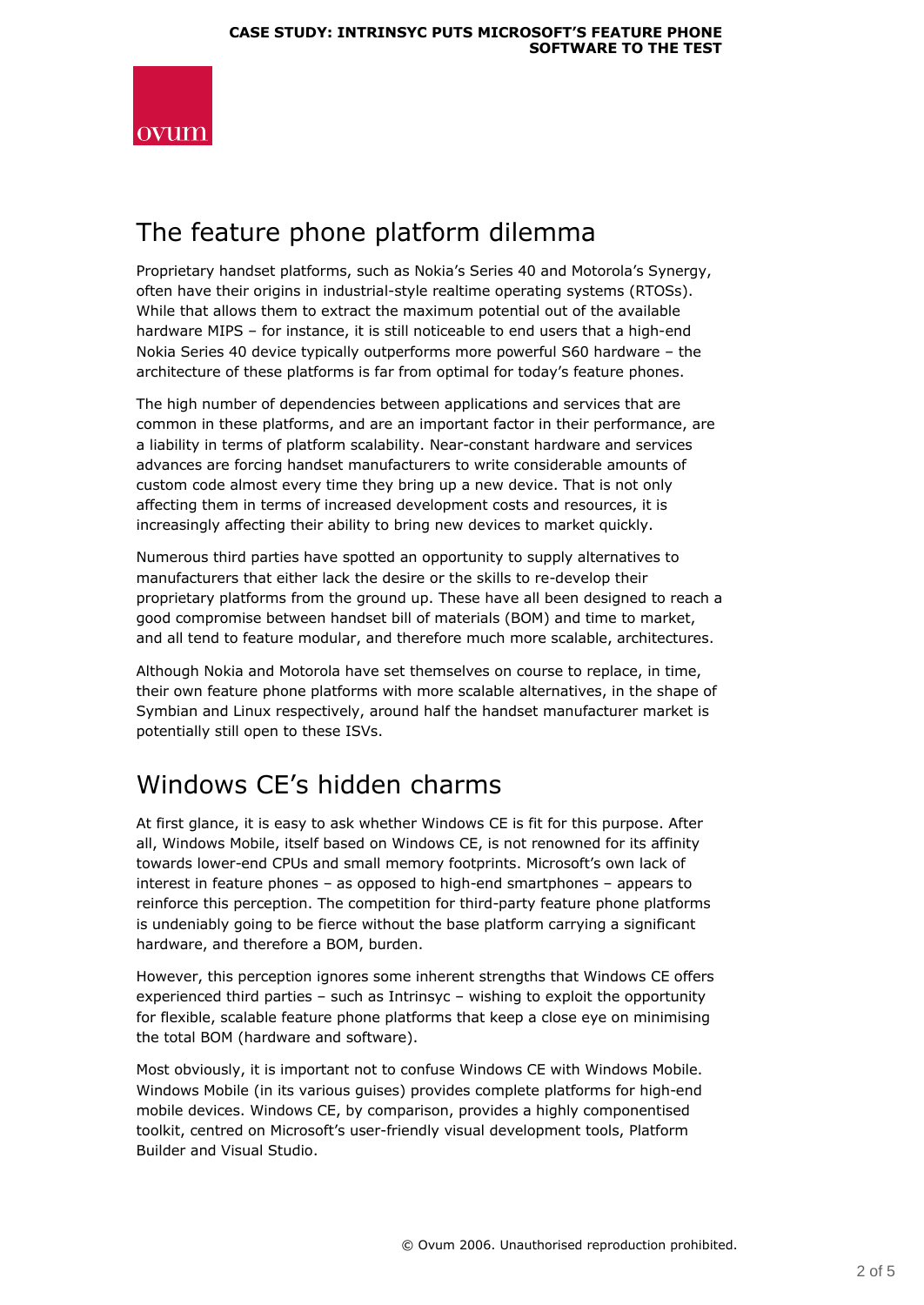

From this basis, third parties can build software platforms for a wide range of embedded devices, not just handsets or media players. Licensees are at liberty to choose which components they want to use, for which Microsoft is compensated accordingly.

Crucially, they are also free to add in their own components and, under Microsoft's most flexible licence, they can also make changes to the Windows CE source code and kernel. This is exactly what Intrinsyc has done. Polaris's kernel is said to be only one third the size of the off-the-shelf Windows CE version, with consequent reduction in memory footprint. Intrinsyc claims that workable Polaris handsets can be built using a 100MHz CPU and 12MB ROM/12MB RAM memory footprint, which appears extremely competitive with alternatives.

On top of this, the company has pulled together a full rake of typical handset applications from the CE toolkit, its own developments and from selected partners (a full HTML browser is a notable omission from Intrinsyc's publicity material, however).

Add in Intrinsyc's own, well regarded, telephony software stack and Polaris-specific SDKs (which plug into Microsoft's tools environments), including an easily customisable user interface framework that extends across all applications on the phone, and the potential of Polaris (or Windows CE more generally) as a feature phone platform becomes much clearer.

## If it's good enough for Intrinsyc…

Polaris's simple architecture should appeal to handset manufacturers while its user interface customisability should additionally appeal to mobile operators. Polaris is not intended to be 'open' – in the sense of offering a platform that enables end users to install additional native applications after they have purchased their device. However, its Windows CE core makes it relatively straightforward to port existing Windows Mobile applications to the platform for embedding at build time, or indeed to build new ones.

Phones with specific highlighted features, such as gambling or, perhaps (and this is pure speculation) a travel application along the lines of the well known WorldMate, then become possibilities without incurring fundamental changes to hardware or software integration.

All of these factors contributed to Intrinsyc's choice of Windows CE for Polaris over alternative OSs. Symbian, for instance, is widely perceived as offering a technically superior OS for handsets (Intrinsyc itself is clear on this point), and the company has its sights firmly set on the mid market. However, unlike Microsoft, Symbian will not allow third parties to alter the software, and no true feature phone variant yet exists.

Then there's mobile Linux, which most observers agree has considerable potential once fundamental issues such as poor power management are finally overcome. Only then will it be ready for more widespread use in mass-market phones, rather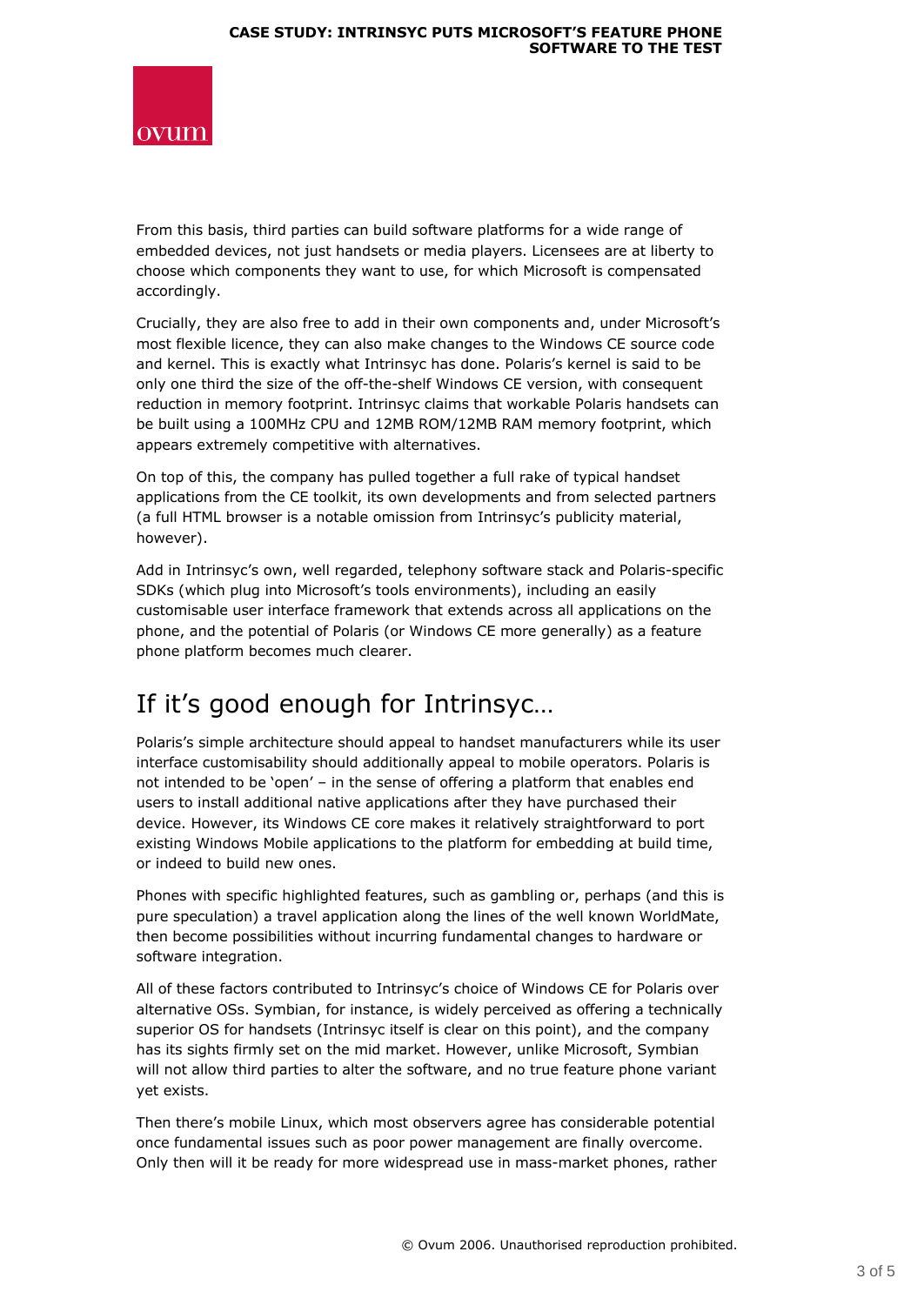

than as a left-field alternative to Symbian/Windows Mobile/Palm OS at the high end. Intrinsyc estimates that these problems will be overcome in the next 12 months, but doubts that Linux will boast the BOM advantages of Polaris, due to the considerable investment required to build a complete platform around a Linux core.

For an established mobile handset expert such as Intrinsyc – the company provided systems integration services for several early Windows Mobile phones and built the CDMA telephony stack for Symbian – Windows CE offered considerable flexibility, good tools and favourable licensing for a first foray into feature phone platforms. It also provided them a fast time to market. A preview of Polaris was shipped to prospective licensees in November; development of the platform only began in 2004.

However, those factors are also at the root of Intrinsyc's challenges going forward. In theory, any other company could (potentially at least) take Windows CE and make a mobile phone software platform from it. Some already have, among them handset minnows Neonode and Emblaze Mobile. Meanwhile, Motorola has used Windows CE as the base software platform for its CN620 combination cellular and voice-over-wireless LAN handset.

Others may yet be tempted, not least the handset manufacturers themselves, being keen to replace their proprietary systems. While Microsoft itself currently appears (publicly) uninterested in the feature phone arena, it is hard to believe that its gaze will not be diverted north over the Canadian border if Intrinsyc's ploy begins to gain market traction. A future acquisition by Microsoft is therefore not out of the question to bolster its mobile technology division. It has done such things before; for example, buying microbrowser developer STNC in 1999.

If Intrinsyc can meet its target of five to six handsets from different manufacturers that will be a considerable achievement for the company, if not enormously significant in terms of the total number of new handset models that will come to market in 2006.

However, the company's fate may be to prove the concept of Windows CE for feature phones, but for other, bigger and better funded companies to build it a market share.

Ovum does not endorse companies or their products. Ovum operates under an Independence Charter. For full details please see www.ovum.com/about/charter.asp.

For full details of Ovum's citation policy, see www.ovum.com/media/citation.asp.

Whilst every care is taken to ensure the accuracy of the information contained in this material, the facts, estimates and opinions stated are based on information and sources which, while we believe them to be reliable, are not guaranteed. In particular, it should not be relied upon as the sole source of reference in relation to the subject matter. No liability can be accepted by Ovum Limited, its directors or employees for any loss occasioned to any person or entity acting or failing to act as a result of anything contained in or omitted from